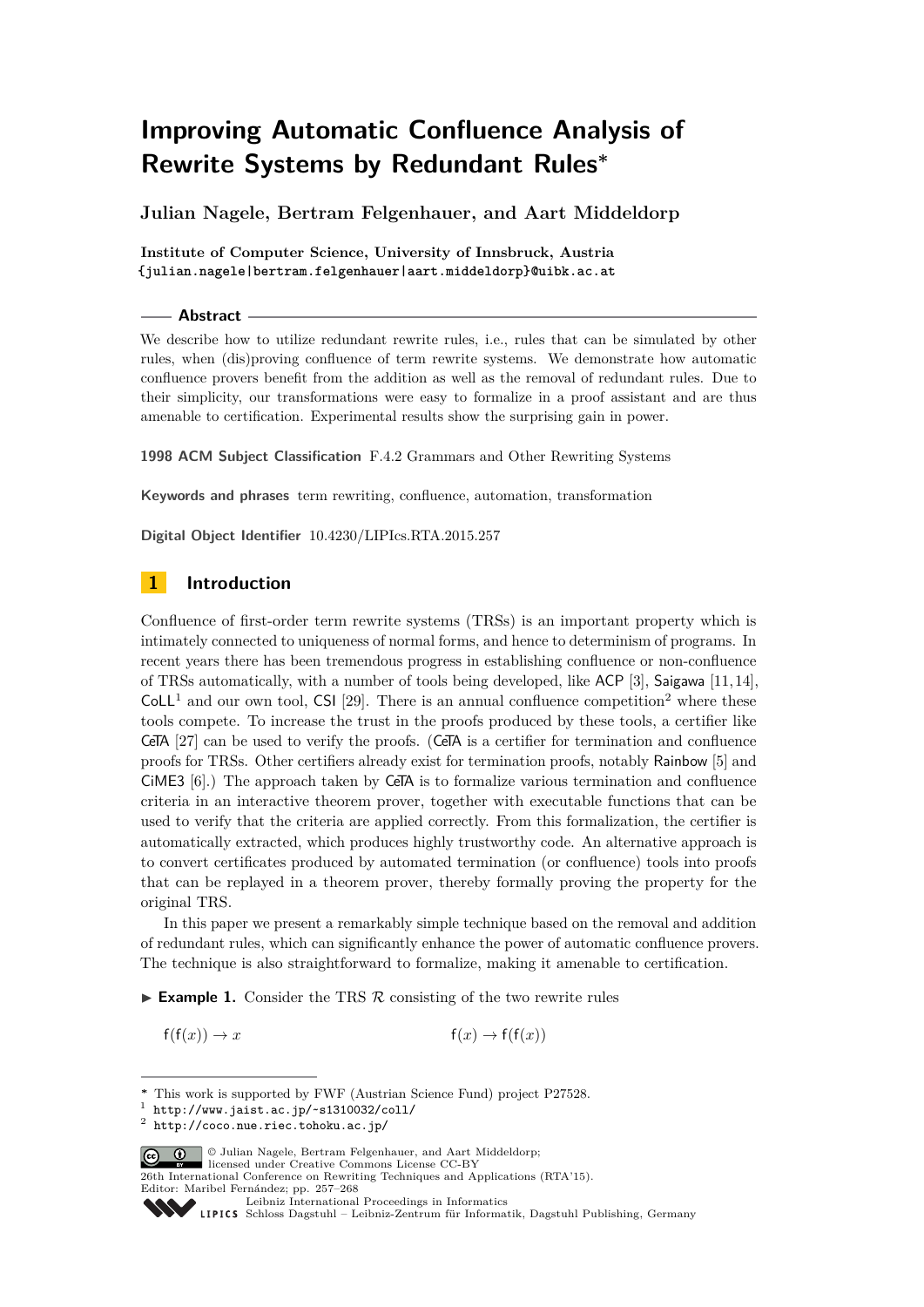The two non-trivial critical pairs

$$
f(f(f(x))) \leftarrow \mathsf{x} \rightarrow x \qquad x \leftarrow \mathsf{x} \rightarrow f(f(f(x)))
$$

are obviously joinable

 $f(f(f(x))) \rightarrow_{\mathcal{R}} f(x) \rightarrow_{\mathcal{R}} f(f(x)) \rightarrow_{\mathcal{R}} x$ 

but not by a multistep (cf. Definition [3\)](#page-2-0). Consequently, the result of van Oostrom [\[19\]](#page-10-3) on development-closed critical pairs does not apply. After adding the rewrite rule  $f(x) \rightarrow x$  to R, we obtain four new critical pairs

$$
f(x) \leftarrow \forall x \rightarrow x \qquad x \leftarrow \forall x \rightarrow f(x) \qquad f(f(x)) \leftarrow \forall x \rightarrow x \qquad x \leftarrow \forall x \rightarrow f(f(x))
$$

The new rule ensures that  $f^{n}(x) \leftrightarrow x$  for all  $n \geq 0$  and thus confluence of the extension follows from the main result of [\[19\]](#page-10-3), cf. Example [4](#page-2-1) in Section [2.](#page-2-2) Since the new rule can be simulated by the original rules (i.e.,  $f(x) \rightarrow_R f(f(x)) \rightarrow_R x$ ), also R is confluent.

None of the aforementioned tools can prove confluence of the TRS  $\mathcal{R}$  of Example [1,](#page-0-2) but every tool can prove confluence of the extended TRS. Below we explain how such extensions can be found automatically.

The next example shows that also proving non-confluence may become easier after adding rules.

**Example 2.** Consider the TRS  $\mathcal{R}$  consisting of the eight rewrite rules

| $f(g(a), g(y)) \rightarrow b$ | $f(x,y) \rightarrow f(x,g(y))$ | $g(x) \rightarrow x$ | $a \rightarrow g(a)$ |
|-------------------------------|--------------------------------|----------------------|----------------------|
| $f(h(x), h(a)) \rightarrow c$ | $f(x,y) \rightarrow f(h(x),y)$ | $h(x) \rightarrow x$ | $a \rightarrow h(a)$ |

All critical pairs are *deeply*<sup>[3](#page-1-0)</sup> joinable but  $R$  is not confluent [\[7\]](#page-9-3). Two of the critical pairs are

 $\mathsf{b} \leftarrow \mathsf{b} \rightarrow \mathsf{f}(\mathsf{h}(\mathsf{g}(\mathsf{a})), \mathsf{g}(x))$  c  $\leftarrow \mathsf{b} \rightarrow \mathsf{f}(\mathsf{h}(x), \mathsf{g}(\mathsf{h}(\mathsf{a})))$ 

After adding them as rules

$$
f(h(g(a)), g(x)) \to b
$$
  $f(h(x), g(h(a))) \to c$ 

new critical pairs are obtained, one of which is

 $b \leftarrow \forall \rightarrow c$ 

Since b and c are different normal forms, the extension is obviously non-confluent. Since the new rules can be simulated by the original rules, also  $\mathcal R$  is non-confluent. Of the tools mentioned, ACP shows confluence by first deriving the rule  $g(a) \rightarrow a$  (which can be simulated by existing rules), which then gives rise to a critical pair that extends to a non-joinable peak:

$$
b \leftarrow f(g(a), g(a)) \rightarrow f(g(a), a) \rightarrow^* c
$$

Saigawa also shows non-confluence but exceeded the 60s time limit in our experiments; it considers critical pairs of the (extended) TRS  $\mathcal{R} \cup \mathcal{R}^{-1}$ , which includes the rule  $g(a) \rightarrow a$ . Hence Saigawa finds the same non-joinable peak as ACP. However, CoLL and CSI (without the techniques from this paper) fail.

The remainder of the paper is structured as follows. In Section [3,](#page-2-3) we describe the theory underlying the addition and removal of rules, and Section [4](#page-5-0) is devoted to its integration into CeTA. In Section [5](#page-6-0) we briefly sketch our implementation in CSI and present experimental results. Related work is presented in Section [6](#page-8-0) before we conclude in Section [7.](#page-8-1)

<span id="page-1-0"></span>A critical pair  $s \leftarrow \neg \rightarrow t$  is deeply joinable if  $u \downarrow v$  for any two reducts *u* of *s* and *v* of *t*. The example defeats any non-confluence check based on proving non-joinability of peaks starting from critical peaks.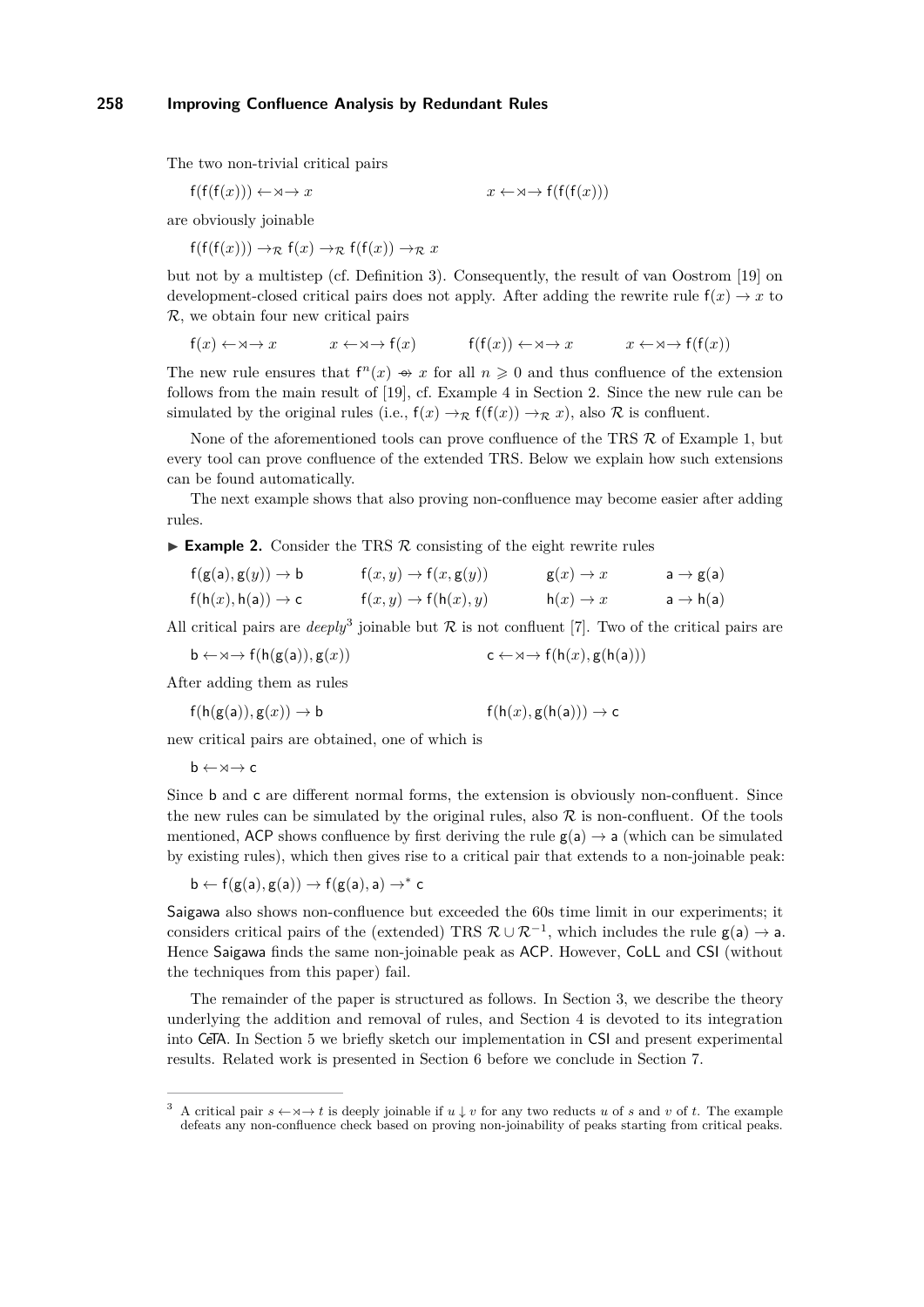# <span id="page-2-2"></span>**2 Preliminaries**

Throughout the paper we assume familiarity with term rewriting; for an introduction to this topic see [\[4,](#page-9-4) [25\]](#page-10-4). We use *s* and *t* to denote terms. Given a position *p* in a term *t*,  $t|_p$ is the subterm at position *p* of *t*, and  $t[s]_p$  is the result of replacing the subterm  $t|_p$  by the term *s* in *t*. The letter  $\sigma$  represents a substitution (mapping variables to terms) and  $t\sigma$  is the result of applying  $\sigma$  to the term *t*. For a binary relation *R* on terms we write  $\sigma R \sigma'$  if  $\sigma(x) \; R \; \sigma'(x)$  for all variables *x*. Term rewrite systems R, S consist of rewrite rules  $\ell \to r$ , and induce rewrite relations (e.g.,  $\rightarrow_R$ ). The relations  $\leftarrow$ ,  $\leftrightarrow$ ,  $\rightarrow^*$  denote the inverse, the symmetric closure, and the reflexive, transitive closure of  $\rightarrow$ , respectively. Joinability  $\downarrow$  and meetability  $\uparrow$  are defined by  $\downarrow = \rightarrow^* \cdot^* \leftarrow$  and  $\uparrow =^* \leftarrow \cdot \rightarrow^*$ . Consider two rules  $\ell \rightarrow r$  and  $\ell' \to r' \in \mathcal{R}$  that have been renamed such that  $\ell$  and  $\ell'$  have no variables in common, and a non-variable position *p* of  $\ell$ . If *p* is the root position, then we demand that  $\ell \to r$  and  $\ell' \to r'$ are not variants of each other. If  $\ell'$  and  $\ell|_p$  unify with most general unifier  $\sigma$ , then we obtain a critical peak  $\ell[r']_p \sigma \leftarrow \ell \sigma \rightarrow r \sigma$ . We write  $\ell[r']_p \sigma \leftarrow \sigma \rightarrow r \sigma$  for the corresponding critical pair. We also write  $s \leftarrow \mathsf{M} \rightarrow t$  to denote overlays, i.e., critical pairs that stem from overlaps at the root position, and  $s \leftarrow \forall x \rightarrow t$  for the other critical pairs.

- <span id="page-2-0"></span>**Definition 3.** For a TRS  $\mathcal{R}$ , *multisteps*  $\leftrightarrow_{\mathcal{R}}$  are defined inductively by
- $\blacksquare$  *x*  $\rightarrow \mathcal{R}$  *x* if *x* is a variable,
- $\ell \sigma \to_{\mathcal{R}} r \sigma'$  if  $\ell \to r \in \mathcal{R}$  and  $\sigma, \sigma'$  are substitutions with  $\sigma \to_{\mathcal{R}} \sigma'$ , and
- $f(s_1, \ldots, s_n) \Leftrightarrow_R f(t_1, \ldots, t_n)$  if *f* is a function symbol of arity *n* and  $s_i \Leftrightarrow_R t_i$  for  $1 \leqslant i \leqslant n$ .

The TRS R is *development-closed* if every critical pair  $s \leftarrow \forall \rightarrow t$  satisfies  $s \rightarrow t$ . It is *almost development-closed* if  $s \leftrightarrow * \leftarrow t$  for all overlays  $s \leftarrow \forall x \rightarrow t$  and  $s \leftrightarrow t$  for all other critical pairs  $s \leftarrow \forall \negthinspace \rightarrow t$ .

Van Oostrom [\[19\]](#page-10-3) has shown that (almost) development closed TRSs are confluent, extending results by Huet [\[13\]](#page-10-5) and Toyama [\[28\]](#page-11-2).

<span id="page-2-1"></span>**Example 4.** We revisit Example [1](#page-0-2) and show confluence of  $\mathcal{R} \cup \{f(x) \to x\}$ . First we establish that  $f^{n}(x) \rightarrow x$  by induction on *n*. The claim is trivially true for  $n = 0$ . Given  $f^{n-1}(x) \rightarrow x$ , we can take substitutions  $\sigma$  and  $\sigma'$  that map  $x$  to  $f^{n-1}(x)$  and  $x$ , respectively, and obtain  $f(x)\sigma \rightarrow x\sigma'$ , i.e.,  $f^{n}(x) \rightarrow x$ . For each of the critical pairs  $s \leftarrow \forall x \rightarrow t$ , we have either  $s \leftrightarrow t$  or  $s \leftarrow \forall s \rightarrow t$  and  $s \leftrightarrow t$  (which implies  $s \leftrightarrow t \leftrightarrow t$ ). Therefore the TRS is almost development closed and thus confluent.

# <span id="page-2-3"></span>**3 Theory**

In this section we present the easy theory behind the use of redundant rules for proving confluence. For adding such rules we use the following folklore result.

<span id="page-2-5"></span>**► Lemma 5.** *If*  $\ell \to_{\mathcal{R}}^*$  *r for every rule*  $\ell \to r$  *from* S *then*  $\to_{\mathcal{R}}^* = \to_{\mathcal{R}\cup\mathcal{S}}^*$ .

**Proof.** The inclusion  $\rightarrow_{\mathcal{R}}^* \subseteq \rightarrow_{\mathcal{R}\cup\mathcal{S}}^*$  is obvious. For the reverse direction it suffices to show that  $s \to_{\mathcal{R}}^* t$  whenever  $s \to_{\mathcal{S}} t$ . The latter ensures the existence of a position p in s, a rewrite rule  $\ell \to r$  in S, and a substitution  $\sigma$  such that  $s|_p = \ell \sigma$  and  $t = s[r\sigma]_p$ . We obtain  $\ell \to \pi^*$  r from the assumption of the lemma. Closure (of  $\rightarrow_{\mathcal{R}}^*$ ) under contexts and substitutions yields the desired  $s \rightarrow_{\mathcal{R}}^* t$ .  $\stackrel{*}{\mathcal{R}}t$ .

<span id="page-2-4"></span>▶ Corollary 6. If  $\ell \to \pi$  *r* for every rule  $\ell \to r$  from S then R is confluent if and only if R ∪ S *is confluent.*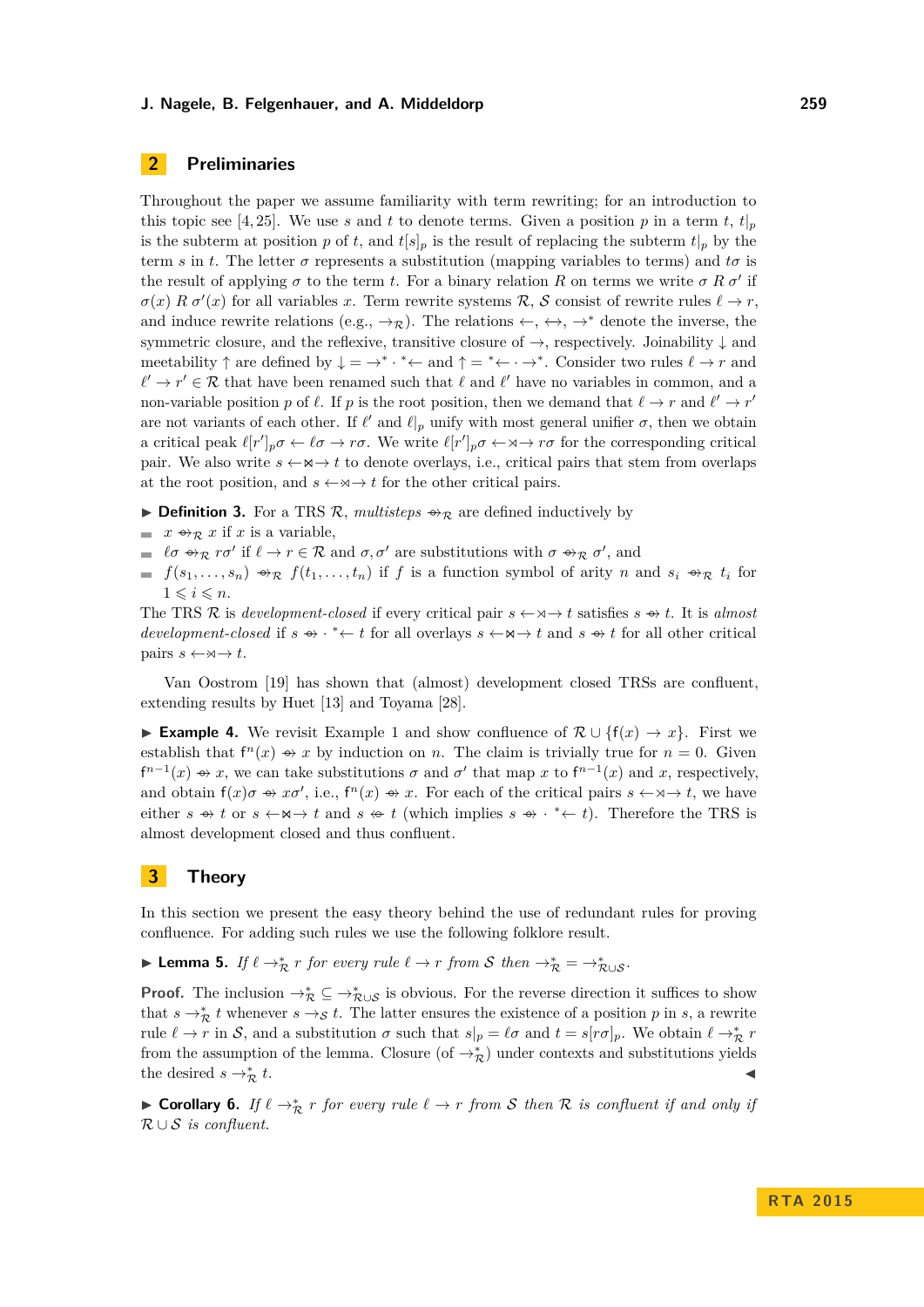**Proof.** We obtain  $\rightarrow_{\mathcal{R}}^* = \rightarrow_{\mathcal{R}\cup\mathcal{S}}^*$  from the preceding lemma. Hence also  $\downarrow_{\mathcal{R}} = \downarrow_{\mathcal{R}\cup\mathcal{S}}$  and  $\uparrow_{\mathcal{R}} = \uparrow_{\mathcal{R}\cup\mathcal{S}}$ . Therefore

 $\uparrow_{\mathcal{R}}$   $\subseteq$   $\downarrow_{\mathcal{R}}$   $\iff$   $\uparrow_{\mathcal{R}\cup\mathcal{S}}$   $\subseteq$   $\downarrow_{\mathcal{R}\cup\mathcal{S}}$ 

**► Definition 7.** A rule  $\ell \to r \in \mathcal{R}$  is *redundant* if  $\ell \to^*_{\mathcal{R}\setminus\{\ell\to r\}} r$ .

By Corollary [6,](#page-2-4) if  $\ell \to r \in \mathcal{R}$  is redundant, then  $\mathcal{R}$  is confluent if and only if  $\mathcal{R} \setminus {\ell \to r}$  is confluent. In other words, removing a redundant rule does not affect confluence of a TRS. For removing rules while reflecting<sup>[4](#page-3-0)</sup> confluence (or adding rules while reflecting non-confluence) it suffices that the left- and right-hand side are convertible with respect to the remaining rules.

**► Lemma 8.** *If*  $\ell \leftrightarrow_{\mathcal{R}}^* r$  *for every rule*  $\ell \rightarrow r$  *from S then*  $\leftrightarrow_{\mathcal{R}\cup\mathcal{S}}^* = \leftrightarrow_{\mathcal{R}}^*$ *.* 

**Proof.** The inclusion  $\leftrightarrow_{\mathcal{R}}^* \subseteq \leftrightarrow_{\mathcal{R}\cup\mathcal{S}}^*$  is obvious. For the reverse direction it suffices to show that  $s \leftrightarrow_{\mathcal{R}}^* t$  whenever  $s \rightarrow_{\mathcal{S}} t$ . The latter ensures the existence of a position p in s, a rewrite rule  $\ell \to r$  in S, and a substitution  $\sigma$  such that  $s|_p = \ell \sigma$  and  $t = s[r\sigma]_p$ . We obtain  $\ell \leftrightarrow_{\mathcal{R}}^* r$ from the assumption of the lemma. Closure  $(\text{of } \leftrightarrow_{\mathcal{R}}^*)$  under contexts and substitutions yields the desired  $s \leftrightarrow_{\mathcal{R}}^* t$ .  $\stackrel{*}{\mathcal{R}}t$ .

<span id="page-3-1"></span>► **Corollary 9.** *If*  $\mathcal{R}$  *is confluent and*  $\ell \leftrightarrow_{\mathcal{R}}^* r$  *for every rule*  $\ell \rightarrow r$  *from* S *then*  $\mathcal{R} \cup S$  *is confluent.*

**Proof.** From the preceding lemma and the confluence of  $\mathcal{R}$  we obtain

 $\leftrightarrow_{\mathcal{R}\cup\mathcal{S}}^* = \leftrightarrow_{\mathcal{R}}^* \subseteq \downarrow_{\mathcal{R}} \subseteq \downarrow_{\mathcal{R}\cup\mathcal{S}}$ 

Hence  $\mathcal{R} \cup \mathcal{S}$  is confluent.

<span id="page-3-2"></span>► **Example 10.** Consider the TRS from [\[10,](#page-9-5) Example 2] consisting of the five rewrite rules

$$
hd(x:y) \to x
$$
  
\n
$$
td(x:y) \to x
$$
  
\n
$$
td(x:y) \to y
$$
  
\n
$$
inc(tl(nats)) \to tl(inc(nats))
$$
  
\n
$$
radts \to 0 : inc(nats)
$$

While this system can be shown to be confluent using decreasing diagrams, simply removing the last rule would make confluence obvious, since the remaining four rules constitute an orthogonal TRS. And indeed, because of the following joining sequences, the last rule is superfluous and can be dropped:

$$
\text{inc}(\text{tl(nats)}) \rightarrow \text{inc}(\text{tl}(0: \text{inc(nats)})) \rightarrow \text{inc}(\text{inc(nats)})
$$
\n
$$
\text{tl}(\text{inc(nats)}) \rightarrow \text{tl}(\text{inc}(0: \text{inc(nats)})) \rightarrow \text{tl}(s(0): \text{inc}(\text{inc(nats)})) \rightarrow \text{inc}(\text{inc(nats)}))
$$

 $\triangleright$  Remark. Some other examples from [\[10\]](#page-9-5) can be dealt with in a similar fashion: In [\[10,](#page-9-5) Example 1] the first rule is joinable using the other rules, and the remaining system is orthogonal. The same argument (with a different joining conversion) applies to [\[10,](#page-9-5) Example 5].

Corollary [9](#page-3-1) can also be beneficial when dealing with non-left-linear systems, as demonstrated by the following example.

<span id="page-3-0"></span><sup>4</sup> We are interested in transformations that reflect (rather than preserve) confluence, because our goal is automation, and it is natural to work from the conclusion for finding (non-)confluence proofs.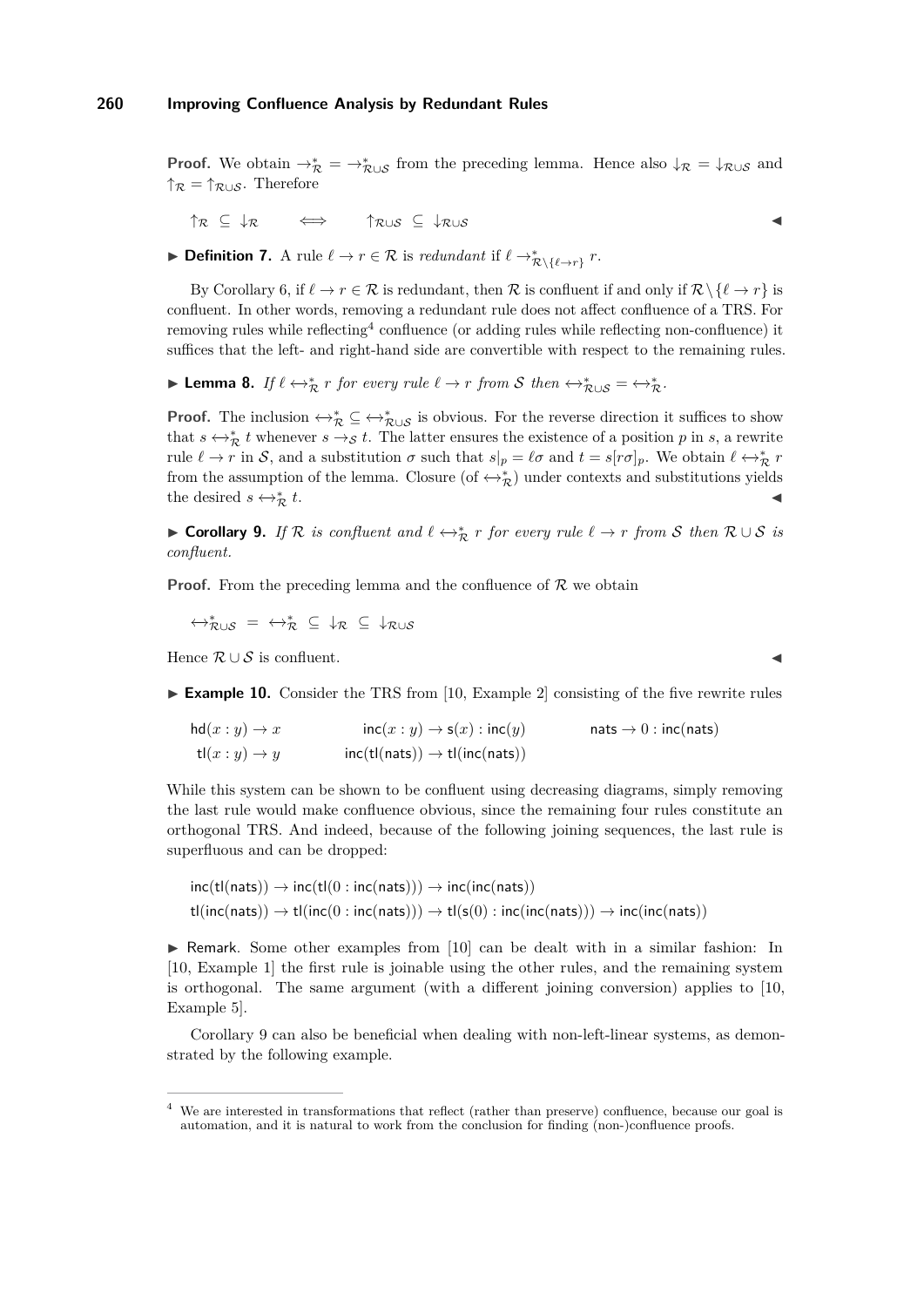► **Example 11.** Consider the TRS from [\[24\]](#page-10-6) consisting of the four rewrite rules

$$
f(x, x) \to f(g(x), g(x))
$$
  
\n
$$
g(x) \to p(x)
$$
  
\n
$$
f(x, y) \to f(h(x), h(y))
$$
  
\n
$$
h(x) \to p(x)
$$

Because of the conversion

$$
f(x,x) \to f(h(x),h(x)) \to f(p(x),g(x)) \to f(p(x),p(x)) \leftarrow f(g(x),p(x)) \leftarrow f(g(x),g(x))
$$

we can remove the first rule. Since the resulting TRS is orthogonal and the removed rule is convertible using the other rules, also the original TRS is confluent.

It can also be beneficial to both add and remove rules. In particular adding a redundant rule can help with removing other, problematic rules, as shown in the following example.

 $\blacktriangleright$  **Example 12.** Consider the TRS consisting of the three rewrite rules<sup>[5](#page-4-0)</sup>

$$
f(x, y) \to f(g(x), g(x))
$$
  $f(x, x) \to a$   $g(x) \to x$ 

After adding the rule  $f(x, y) \rightarrow a$ , which is justified since  $f(x, y) \rightarrow f(g(x), g(x)) \rightarrow a$ , we can remove the first two original rules, due to the following conversions:

$$
f(x, y) \to a \leftarrow f(g(x), g(x)) \qquad f(x, x) \to a
$$

The resulting TRS is orthogonal and hence confluent. Since the added rule can be simulated by the original rules, and the removed rules are convertible using the new rule, also the original TRS is confluent.

While adding (or removing) rules using Corollary [6](#page-2-4) is always safe in the sense that we cannot lose confluence, it is easy to see that the reverse direction of Corollary [9](#page-3-1) does not hold in general. That is, removing convertible rules can make a confluent TRS non-confluent as for example witnessed by the two TRSs  $\mathcal{R} = \{a \rightarrow b, a \rightarrow c\}$  and  $\mathcal{S} = \{b \rightarrow a\}$ . Clearly R is not confluent,  $S \cup R$  is confluent, and  $\mathsf{b} \leftrightarrow_R^* \mathsf{a}$ .

We give one more example, showing that using removal of redundant rules can considerably speed up finding a confluence proof.

► Example 13. Consider the TRS consisting of the following two rules:

$$
f(x) \to g(x, f(x)) \qquad f(f(f(f(x)))) \to f(f(f(g(x, f(x))))
$$

This TRS is confluent by the simultaneous critical pair criterion of Okui  $[18]^{6}$  $[18]^{6}$  $[18]^{6}$  $[18]^{6}$  which is implemented by ACP. Alas, there are 58 simultaneous critical pairs and indeed ACP, which implements Okui's criterion, does not terminate in five minutes. While 58 looks small, the simultaneous critical pairs become quite big. For example, with  $t = g(f^3(g(x, f(x))), f^4(g(x, f(x))))$ , one of the simultaneous critical pairs is

$$
\mathsf{f}^{3}(\mathsf{g}(\mathsf{f}(\mathsf{g}(\mathsf{f}(t),\mathsf{f}(\mathsf{f}(t))),\mathsf{f}(\mathsf{f}(\mathsf{g}(\mathsf{f}(t),\mathsf{f}(\mathsf{f}(t)))))))\Leftrightarrow \mathsf{x} \rightarrow \mathsf{f}^{5}(\mathsf{g}(\mathsf{f}^{3}(x),\mathsf{f}^{4}(x)))
$$

and testing joinability using development steps is very expensive. In general, if one takes the rules  $f(x) \to g(x, f(x))$  and  $f^{n}(f(x)) \to f^{n}(g(x, f(x)))$ , then the number and size of the simultaneous critical pair will grow exponentially in *n*. However, Corollary [9](#page-3-1) is applicable the second rule can be simulated by the first rule in one step—and showing confluence of the first rule is trivial.

<span id="page-4-0"></span> $^5$  <http://www.nue.riec.tohoku.ac.jp/tools/acp/experiments/rtatlca14/examples/u1.trs>

<span id="page-4-1"></span><sup>6</sup> Note that the given TRS is feebly orthogonal [\[21\]](#page-10-8). The key observation here is that any simultaneous critical pair arises from a peak of a development step and a plain rewrite step. By the orthogonalization procedure from [\[21\]](#page-10-8), we can obtain an equivalent peak of two orthogonal development steps, which is joinable by two development steps, thus satisfying Okui's criterion.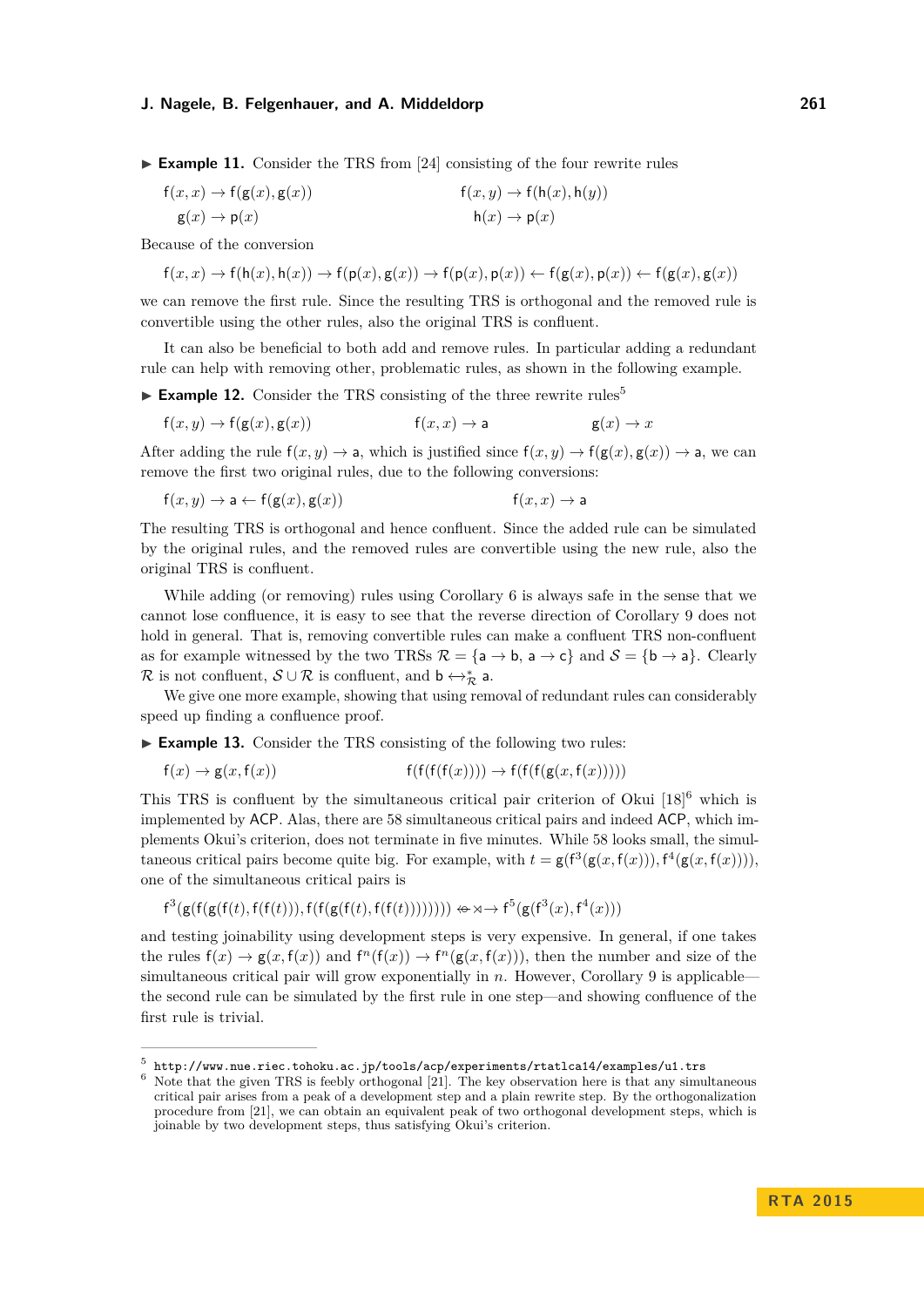# <span id="page-5-0"></span>**4 Formalization and Certification**

Due to the ever increasing interest in automatic analysis of term rewrite systems in the recent years, it is of great importance whether a proof, automatically generated by some tool, is indeed correct. The complexity of the generated proofs makes checking correctness, i.e., certification, impractical for humans. Thus there is a strong interest in automated certification of proofs generated by e.g. confluence or termination tools. This led to the common approach of using proof assistants for certification.

Our technique is particularly well suited for certification for the following reasons. First, since the theory we use is elementary, formalizing it in a proof assistant is entirely straightforward. Moreover the generated proofs, while simple in nature, can become very large, which makes checking them infeasible by hand, but easy for a machine. Finally, as demonstrated in Section [5,](#page-6-0) the existing certifiable confluence techniques heavily benefit from our transformations.

As certifier we use CeTA [\[27\]](#page-10-2), originally developed as a tool for certifying termination proofs which have to be provided as certificates in CPF (certification problem format) [\[23\]](#page-10-9). Given a certificate CeTA will either answer CERTIFIED, or return a detailed error message why the proof was REJECTED. Its correctness is formally proven as part of IsaFoR, the **Isa**belle **F**ormalization **o**f **R**ewriting. IsaFoR contains executable "check"-functions for each formalized proof technique together with formal proofs that whenever such a check succeeds, the technique was indeed applied correctly. Isabelle's code-generation facility is used to obtain a trusted Haskell program from these check functions: the certifier  $CeTA$ .<sup>[7](#page-5-1)</sup>

Since 2012 CeTA supports checking (non-)confluence certificates [\[16,](#page-10-10)[26\]](#page-10-11). Checkable criteria that ensure confluence are:

- Knuth and Bendix' criterion  $[15]$ ,
- $\equiv$ (weak) orthogonality [\[22\]](#page-10-13),
- Huet's result on strongly closed critical pairs [\[13\]](#page-10-5), and
- $\blacksquare$  the rule labeling heuristic for decreasing diagrams [\[17,](#page-10-14) [20\]](#page-10-15).

For non-confluence CeTA can check that, given derivations  $s \rightarrow^* t_1$  and  $s \rightarrow^* t_2$ ,  $t_1$  and  $t_2$ cannot be joined. Here the supported justifications are:

- testing that  $t_1$  and  $t_2$  are distinct normal forms, m.
- testing that  $\mathsf{tcap}(t_1\sigma)$  and  $\mathsf{tcap}(t_2\sigma)$  are not unifiable [\[29\]](#page-11-0),
- usable rules, discrimination pairs, argument filters, and interpretations [\[1\]](#page-9-6), and  $\overline{\phantom{a}}$
- $\equiv$ reachability analysis using tree automata [\[8\]](#page-9-7).

To add support for our transformations to CeTA we formalized the results from Section [3](#page-2-3) in Isabelle and integrated them into IsaFoR. The theory Redundant\_Rules.thy contains the theoretical results, whose formalization, directly following the paper proof, requires a mere 100 lines of Isabelle, stressing the simplicity of the transformations.

We extended CPF for representing proofs using addition and removal of redundant rules and implemented dedicated check functions in the theory Redundant\_Rules\_Impl.thy, enabling CeTA to inspect, i.e., certify such (non-)confluence proofs. A certificate for (non-)confluence of a TRS  $\mathcal R$  by an application of the redundant rules transformation consists of three parts:

the modified TRS  $\mathcal{R}'$ ,

a certificate for the (non-)confluence of  $\mathcal{R}'$ , and

<span id="page-5-1"></span> $^7$  IsaFoR/CeTA and CPF are available at <http://cl-informatik.uibk.ac.at/software/ceta/>.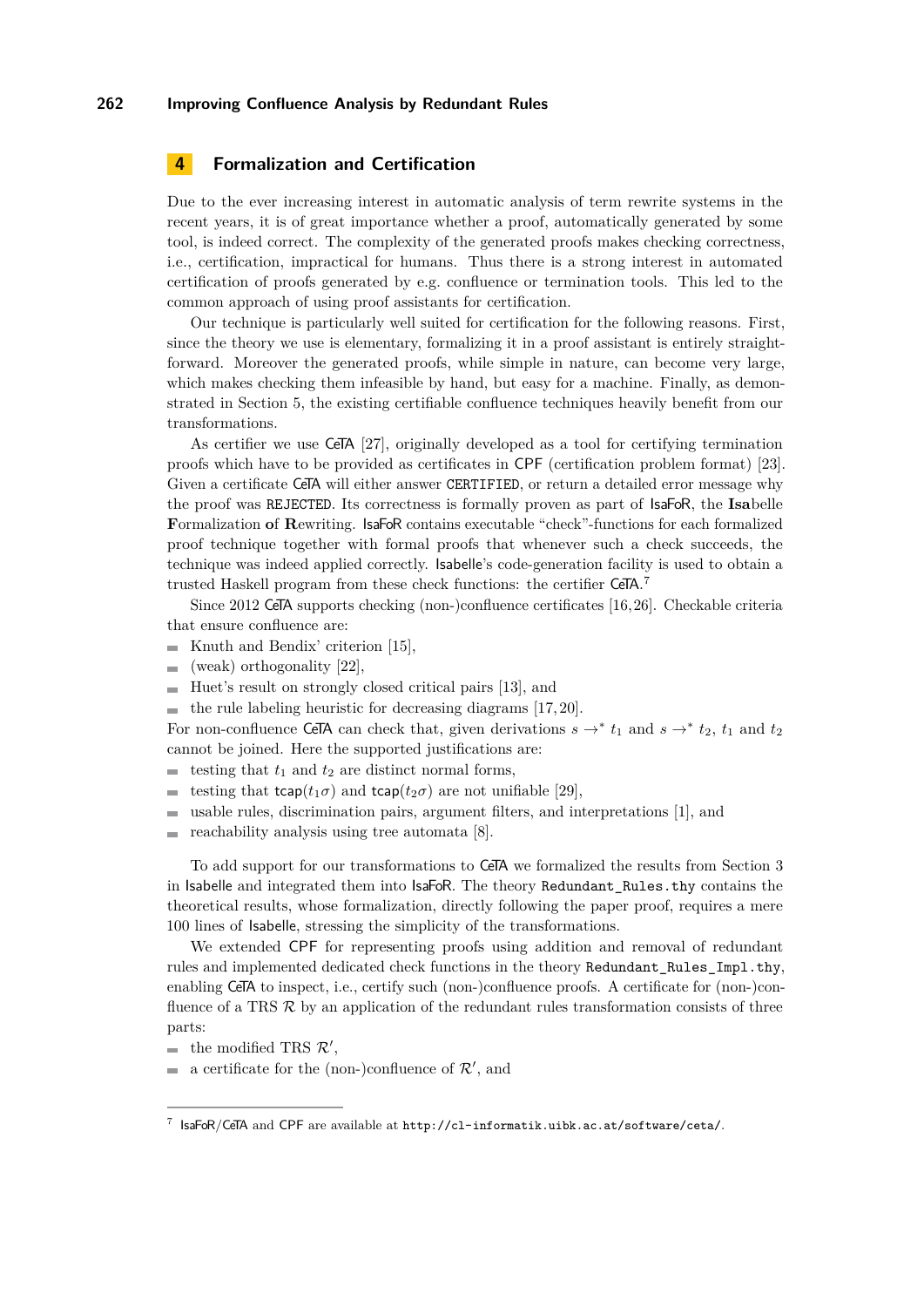$\blacksquare$  a justification for redundancy of the added and removed rules. Here for the rules that were added, i.e., all  $\ell \to r$  in  $\mathcal{S} = \mathcal{R}' \setminus \mathcal{R}$ , we simply require a bound on the length of the derivations showing  $\ell \to_{\mathcal{R}}^* r$ .<sup>[8](#page-6-1)</sup> For the deleted rules in a non-confluence certificate, i.e., all  $\ell \to r$  in  $\mathcal{S} = \mathcal{R} \setminus \mathcal{R}'$ , the same bound is used for  $\ell \to_{\mathcal{R}'}^* r$ . For a confluence proof one can either give explicit conversions  $\ell \leftrightarrow_{\mathcal{R}'}^* r$  or rely on the bound again, which then has to ensure  $\ell \downarrow_{\mathcal{R}'} r$ .

Implementing check functions for such a certificate is then straightforward. We simply compute  $S \setminus \mathcal{R}$  and  $\mathcal{R} \setminus S$  and use the given bound and conversions to ensure redundancy.

Whereas for certification we only need to check that the modified rules really are redundant, the question of how to automatically find suitable rules for addition and deletion is more intricate. In the next section we discuss and evaluate our implementation of three possible approaches in the confluence prover CSI.

## <span id="page-6-0"></span>**5 Implementation and Experiments**

CSI features a powerful strategy language [\[29\]](#page-11-0), which allows to combine confluence techniques in a modular and flexible manner, making it easy to test different strategies that exploit redundant rules.

We tested our implementation on the Cops database<sup>[9](#page-6-2)</sup> using the following three strategies to add and remove rules.

- **(js)** Our first strategy is to add (minimal) joining sequences of critical pairs as rules, i.e., in Corollary [6](#page-2-4) choose  $S \subseteq \{s \to u, t \to u \mid s \leftarrow \mathsf{x} \to t \text{ with } s \to_{\mathcal{R}}^* u \text{ and } t \to_{\mathcal{R}}^* u\}.$  The underlying idea here is that critical peaks become joinable in a single step, which is advantageous for other confluence criteria, for example rule labeling [\[20\]](#page-10-15).
- **(rhs)** The second strategy for obtaining redundant rules to add, is to rewrite right-hand sides of rules, i.e., in Corollary [6](#page-2-4) set  $S = \{ \ell \to t \mid \ell \to r \in \mathcal{R} \text{ and } r \to \tau \}$ . (This idea has already been used for termination by Zantema [\[30\]](#page-11-3).) Again the motivation is to produce shorter joining sequences for critical pairs, facilitating the use of other confluence criteria.
- **(del)** For removing rules we search for rules whose left- and right-hand sides are joinable, i.e., in Corollary [9](#page-3-1) set  $S = \{ \ell \to r \mid \ell \downarrow_R r \}.$  This decision is motivated by simplicity of implementation and the fact that for confluent TRSs, joinability and convertibility coincide. Removing rules can benefit confluence proofs by eliminating critical pairs. Since our strategy here is a simple greedy one that removes as many rules as possible, we also lose confluence in some cases.

In the case of adding rules we also discard rules that can be simulated by other rules in a single step. Without this refinement, the gain in power would become smaller, and even disappear for CSI's full strategy. We also implemented and tested three other strategies, which did not yield any additional proofs.

- Inspired by Example [1](#page-0-2) we tried to add rules specifically for making rewrite systems  $\blacksquare$ development closed. That is, we used  $S = \{s \to t \mid s \leftarrow \times \to t \text{ with } s \to^*_{\mathcal{R}} t \text{ and } s \not\Rightarrow_{\mathcal{R}} t\}$ in Corollary [6.](#page-2-4) All examples gained by this strategy can also be handled by (js) or (rhs).
- To help with systems containing AC-like rules we tried to add inverted reversible rules,  $\rightarrow$ by setting  $S = \{r \to \ell \mid \ell \to r \in \mathcal{R} \text{ with } r \to^*_{\mathcal{R}} \ell \}$  in Corollary [6.](#page-2-4) Again we gained no additional proofs compared to (js) and (rhs).

<span id="page-6-1"></span>This bound is necessary, because in Isabelle all functions have to be total and an unbounded search might not terminate.

<span id="page-6-2"></span><sup>9</sup> All TRS problems (276 at the time of writing) from <http://coco.nue.riec.tohoku.ac.jp/cops/>.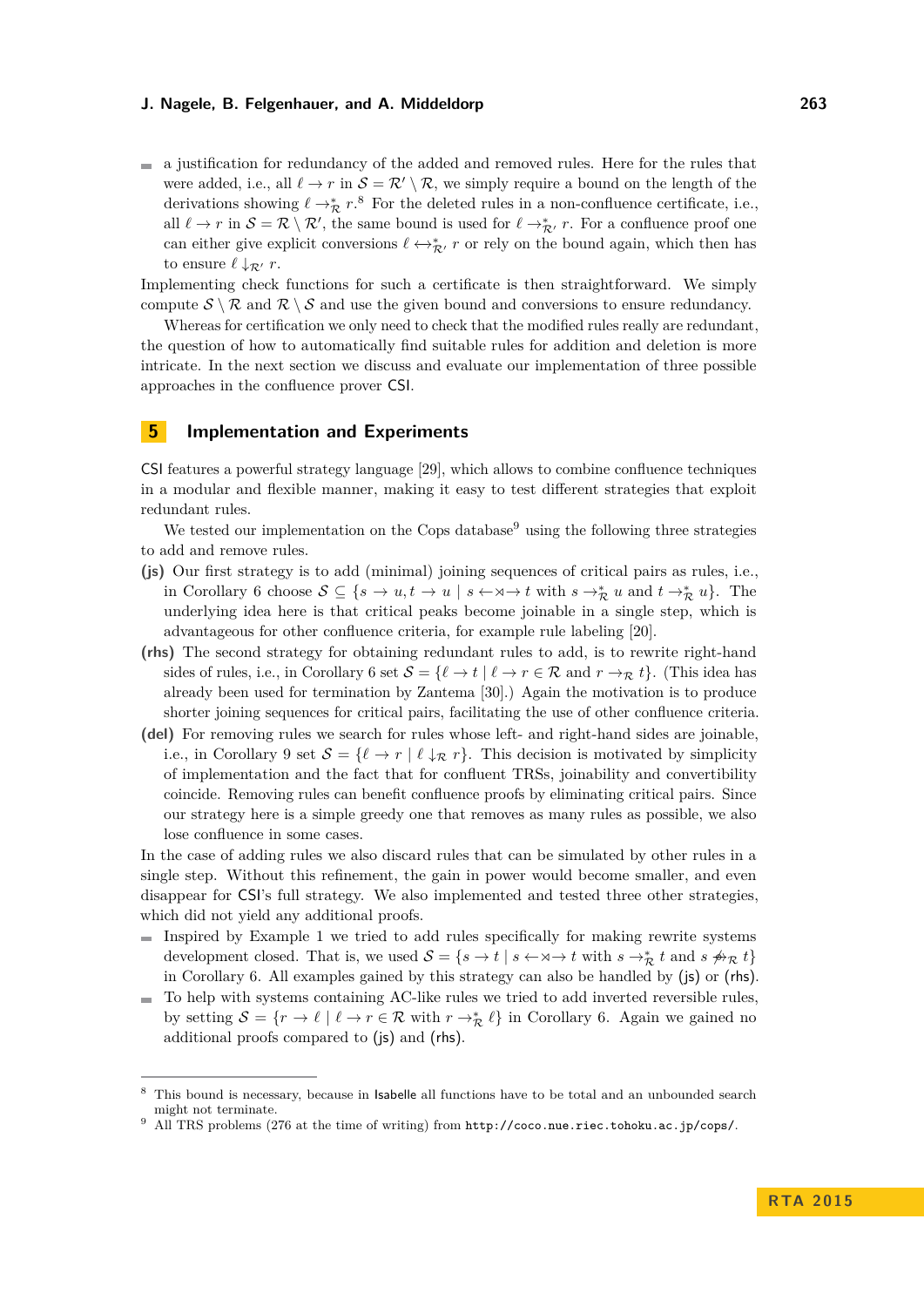|       | CSI  | $CSI_{is}$        | $CSI_{\rm rhs}$                  | $CSI_{del}$                          | $CSI_{all}$         |
|-------|------|-------------------|----------------------------------|--------------------------------------|---------------------|
| yes   | 155  | 156               | 159                              | 163                                  | 166                 |
| no    | 47   | 48                | 47                               | 47                                   | 48                  |
| maybe | 74   | 72                | 70                               | 66                                   | 62                  |
|       | √CSI | $\sqrt{CS}I_{is}$ | $\sqrt{\text{CSI}_{\text{rhs}}}$ | $\sqrt{\mathsf{CSI}}_{\mathsf{del}}$ | √CSI <sub>all</sub> |
| yes   | 71   | 86                | 73                               | 78                                   | 104                 |
| no    | 47   | 48                | 47                               | 47                                   | 48                  |
| maybe | 158  | 142               | 156                              | 151                                  | 124                 |

<span id="page-7-0"></span>

<span id="page-7-2"></span>

- **Figure 1** Overlap Between Solved Examples.
- When removing rules we also tried to search for conversions that are not valleys, by using rules in the reverse direction when searching for a join. More precisely, we tried  $S = \{ \ell \to r \mid \ell \downarrow_{\mathcal{R} \cup \mathcal{R}^{-1}} r \}$  in Corollary [9.](#page-3-1) However, this variation only lost examples compared to (del).

The results are shown in Table  $1<sup>10</sup>$  $1<sup>10</sup>$  $1<sup>10</sup>$  The experiments were performed on a 48 core 2.2 GHz Opteron 6174 server with 256 GB RAM. We performed two sets of benchmarks, based on CSI's full and certifiable strategies, respectively. For the full strategy, adding joining sequences of critical pairs (js) or rewriting right-hand sides (rhs) show very limited effect, gaining 2 and 4 proofs, respectively. Removing rules (del) is the most effective technique and gains 10 systems while losing 2 other ones. With all techniques combined, 12 new systems can be shown (non-)confluent. Interestingly, the picture for the certifiable strategy is a bit different. Here, (rhs) gains 2 proofs, (js) gains 16 systems and (del) gains 17 proofs while losing 10. Remarkably, in all of those 17 proofs the TRS becomes orthogonal after removing redundant rules, which emphasizes that our transformations can considerably simplify confluence proofs. In total, 34 new systems are shown (non-)confluent.

In Table [2,](#page-8-2) we compare CSI 0.5,to ACP 0.50, CoLL 1.1, and Saigawa 1.7. Figure [1](#page-7-2) shows the examples solved by the four provers in relation to each other.

<span id="page-7-1"></span><sup>&</sup>lt;sup>10</sup> Detailed results are available at  $http://cl-informatik.uibk.ac.at/software/csi/rr-rta2015/$ .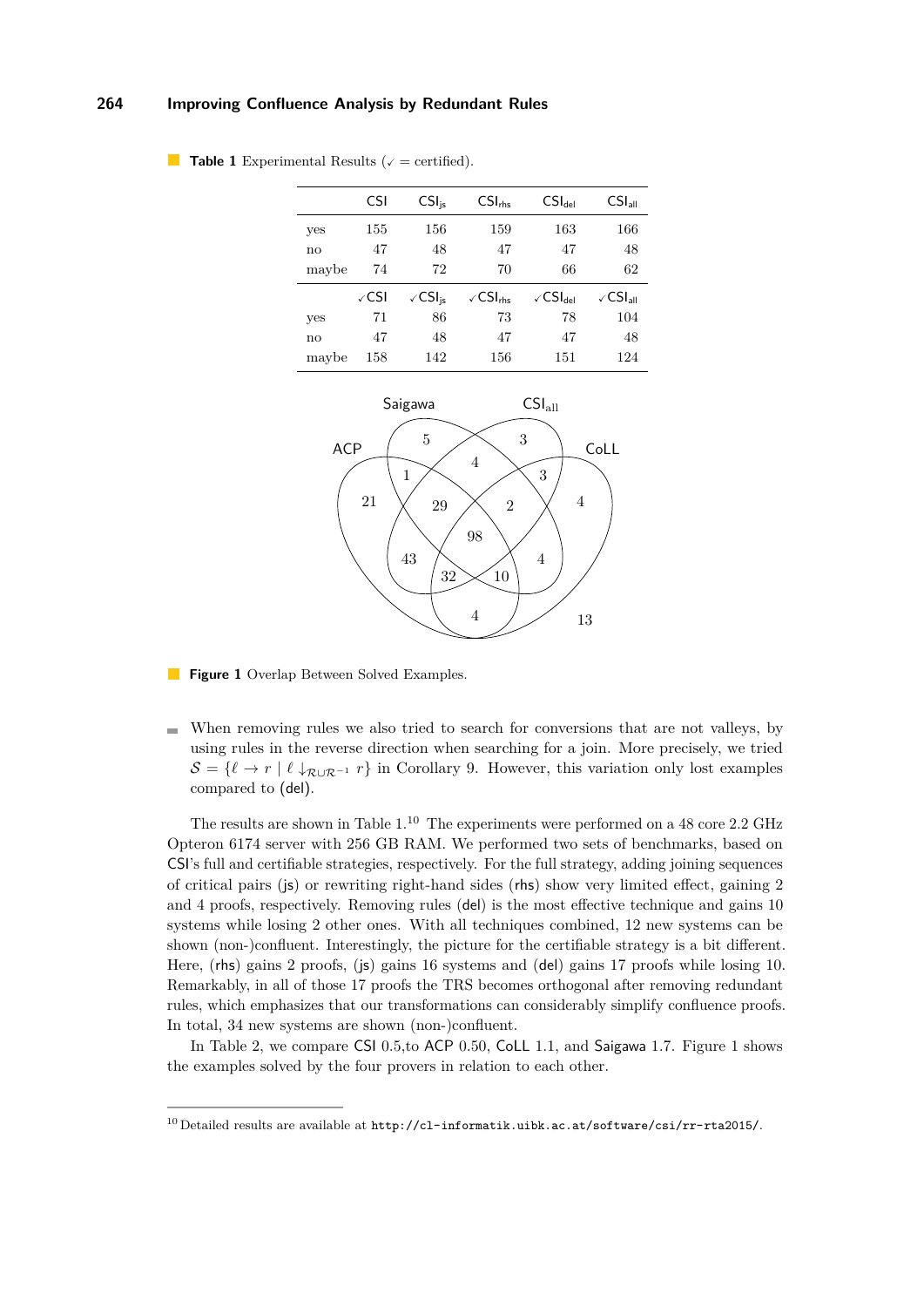<span id="page-8-2"></span>**Table 2** Comparison of Confluence Provers.

|       | ACP | CoLL | CSI <sub>all</sub> | Saigawa |
|-------|-----|------|--------------------|---------|
| yes   | 186 | 141  | 166                | 128     |
| no    | 52  | 16   | 48                 | 25      |
| maybe | 38  | 119  | 62                 | 123     |

# <span id="page-8-0"></span>**6 Related Work**

Our work draws a lot of inspiration from existing literature. One starting point is [\[21\]](#page-10-8), where van Oostrom introduces the notion of *feeble orthogonality*. A TRS is feebly orthogonal if the critical peaks arising from its non-redundant<sup>∗</sup> rules are trivial or contain a trivial step (that rewrites a term to itself); a rule is redundant<sup>∗</sup> if it can be simulated by another rule in a single step. Clearly our notion of redundancy generalizes redundancy<sup>∗</sup>.

The most important prior work is [\[2\]](#page-9-8). In this paper, Aoto and Toyama describe an automated confluence criterion (which has been implemented in ACP) based on decomposing TRSs into a *reversible* part  $P$  and a terminating part  $S$ . In order to help applicability of their criterion, they introduce a procedure based on the inference rules

replace 
$$
\frac{\langle \mathcal{S} \cup \{\ell \to r\}, \mathcal{P} \rangle}{\langle \mathcal{S} \cup \{\ell \to r'\}, \mathcal{P} \rangle}
$$
  $r \leftrightarrow^*_{\mathcal{P}} r'$  add  $\frac{\langle \mathcal{S}, \mathcal{P} \rangle}{\langle \mathcal{S} \cup \{\ell \to r\}, \mathcal{P} \rangle}$   $\ell \leftrightarrow^*_{\mathcal{P}} \rightarrow^*_{\mathcal{S}} r$ 

The key is that because  $\mathcal P$  is reversible,  $\leftrightarrow_{\mathcal P}^*$  and  $\rightarrow_{\mathcal P}^*$  coincide, and therefore confluence of  $S \cup P$  is not affected by applying these inference rules. This very same idea underlies Lemma [5,](#page-2-5) which establishes *reduction equivalence*, and thus Corollary [6.](#page-2-4) Note that no rule removal is performed in [\[2\]](#page-9-8).

There is a second connection between our work and [\[2\]](#page-9-8) that seems noteworthy. Given a reversible  $P$ , every rule from  $P^{-1}$  can be simulated by a sequence of P-steps. Therefore, confluence of  $S \cup P$  and  $S \cup P \cup P^{-1}$  coincide by Corollary [6.](#page-2-4) Using this observation, one could decompose the confluence criteria of [\[2\]](#page-9-8) into two steps, one that replaces  $P$  by  $P \cup P^{-1}$ , and a respective underlying confluence criterion that does not make use of reversibility, but instead demands that  $P$  is symmetric, i.e.,  $P^{-1} \subseteq P$ .

The idea of showing confluence by removing rules whose sides are convertible has already been used in the literature, e.g. [\[12,](#page-10-16) Example 11], which is a variation of Example [10.](#page-3-2)

Other works of interest are [\[9,](#page-9-9) [30\]](#page-11-3), where Gramlich and Zantema apply a similar idea to Corollary [6](#page-2-4) to termination: If some additional requirements are met, then termination of  $\mathcal{R} \cup \{\ell \to r\}$  is equivalent to termination of  $\mathcal{R} \cup \{\ell \to r'\}$  where  $r \to_{\mathcal{R}} r'$  by a non-erasing rule. This is true for non-overlapping TRSs [\[9,](#page-9-9) Theorem 4], or when the rule used in the  $r \rightarrow_{\mathcal{R}} r'$  step is locally confluent by itself, left-linear, and furthermore it doesn't overlap with any rules from  $\mathcal{R} \cup \{l \to r\}$  except itself [\[30,](#page-11-3) Theorem 4].

## <span id="page-8-1"></span>**7 Conclusion**

In this work we demonstrated how a very simple technique, namely adding and removing redundant rules, can boost the power of automated confluence provers. It is easy to implement and we believe that also confluence tools other than CSI could benefit from such transformations, not only increasing their power, but also simplifying the generated proofs. Moreover the technique is well-suited for certification, resulting in more trustworthy proofs. In particular we could significantly increase the number of certifiable confluence proofs in our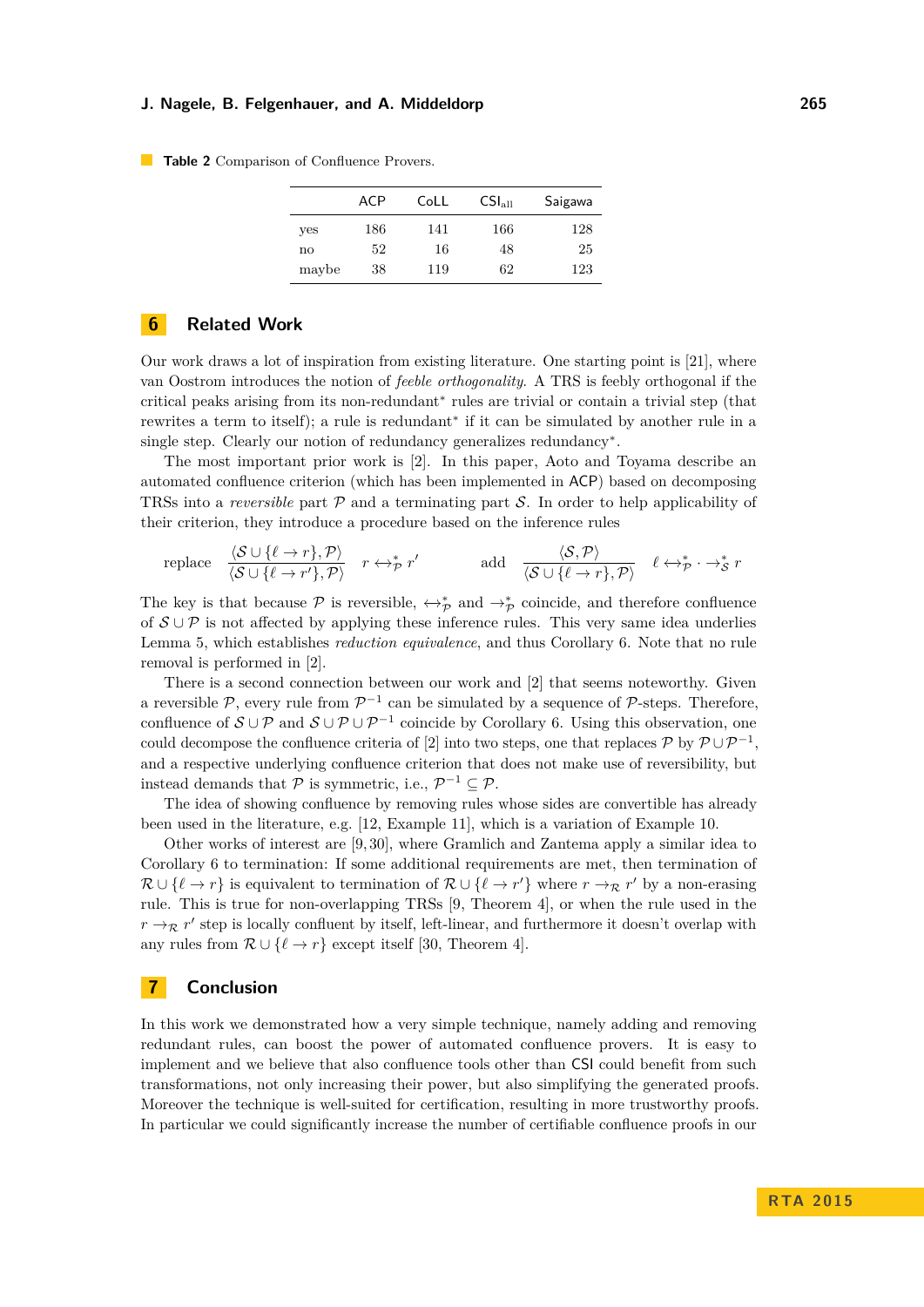experiments—by almost 50%. Interestingly we observed that all 17 of the systems gained by  $\checkmark$  (del) become orthogonal by removing redundant rules. This might be due to the fact that when designing example TRSs for new techniques, one often works by systematically making existing criteria non-applicable and removing rules can undo this effort.

As future work we plan to investigate more elaborate strategies for finding useful redundant rules, both for addition and removal (where the candidates are limited, but performing the transformation might lose confluence). Here one direction to explore might be the use of machine learning techniques to devise such strategies automatically.

**Acknowledgments.** The comments by the anonymous reviewers helped to improve the presentation.

#### **References**

- <span id="page-9-6"></span>**1** T. Aoto. Disproving confluence of term rewriting systems by interpretation and ordering. In P. Fontaine, editor, *Proc. 9th International Workshop on Frontiers of Combining Systems*, volume 8152 of *Lecture Notes in Artificial Intelligence*, pages 311–326, 2013. doi: [10.1007/978-3-642-40885-4\\_22](http://dx.doi.org/10.1007/978-3-642-40885-4_22).
- <span id="page-9-8"></span>**2** T. Aoto and Y. Toyama. A reduction-preserving completion for proving confluence of nonterminating term rewriting systems. *Logical Methods in Computer Science*, 8(1:31):1–29, 2012. doi: [10.2168/LMCS-8\(1:31\)2012](http://dx.doi.org/10.2168/LMCS-8(1:31)2012).
- <span id="page-9-0"></span>**3** T. Aoto, J. Yoshida, and Y. Toyama. Proving confluence of term rewriting systems automatically. In R. Treinen, editor, *Proc. 20th International Conference on Rewriting Techniques and Applications*, volume 5595 of *Lecture Notes in Computer Science*, pages 93–102, 2009. doi: [10.1007/978-3-642-02348-4\\_7](http://dx.doi.org/10.1007/978-3-642-02348-4_7).
- <span id="page-9-4"></span>**4** F. Baader and T. Nipkow. *Term Rewriting and All That*. Cambridge University Press, 1998.
- <span id="page-9-1"></span>**5** F. Blanqui and A. Koprowski. CoLoR, a Coq library on well-founded rewrite relations and its application to the automated verification of termination certificates. *Mathematical Structures in Computer Science*, 21(4):827–859, 2011. doi: [10.1017/S0960129511000120](http://dx.doi.org/10.1017/S0960129511000120).
- <span id="page-9-2"></span>**6** E. Contejean, P. Courtieu, J. Forest, O. Pons, and Xavier Urbain. Automated certified proofs with CiME3. In M. Schmidt-Schauß, editor, *Proc. 22nd International Conference on Rewriting Techniques and Applications*, pages 21–30, 2011. doi: [10.4230/LIPIcs.RTA.2011.21](http://dx.doi.org/10.4230/LIPIcs.RTA.2011.21).
- <span id="page-9-3"></span>**7** B. Felgenhauer. A proof order for decreasing diagrams. In N. Hirokawa and A. Middeldorp, editors, *Proc. 1st International Workshop on Confluence*, pages 7–14, 2012. <http://cl-informatik.uibk.ac.at/events/iwc-2012/>.
- <span id="page-9-7"></span>**8** B. Felgenhauer and R. Thiemann. Reachability analysis with state-compatible automata. In A.-H. Dediu, editor, *Proc. 8th International Conference on Language and Automata Theory and Applications*, volume 8370 of *Lecture Notes in Computer Science*, pages 347–359, 2013. doi: [10.1007/978-3-319-04921-2\\_28](http://dx.doi.org/10.1007/978-3-319-04921-2_28).
- <span id="page-9-9"></span>**9** B. Gramlich. Simplifying termination proofs for rewrite systems by preprocessing. In F. Pfenning, editor, *Proc. 2nd ACM SIGPLAN International Conference on Principles and Practice of Declarative Programming*, pages 139–150, 2000. doi: [10.1145/351268.351286](http://dx.doi.org/10.1145/351268.351286).
- <span id="page-9-5"></span>**10** B. Gramlich and S. Lucas. Generalizing Newman's lemma for left-linear rewrite systems. In F. Pfenning, editor, *Proc. 17th International Conference on Rewriting Techniques and Applications*, volume 4098 of *Lecture Notes in Computer Science*, pages 66–80, 2006. doi: [10.1007/11805618\\_6](http://dx.doi.org/10.1007/11805618_6).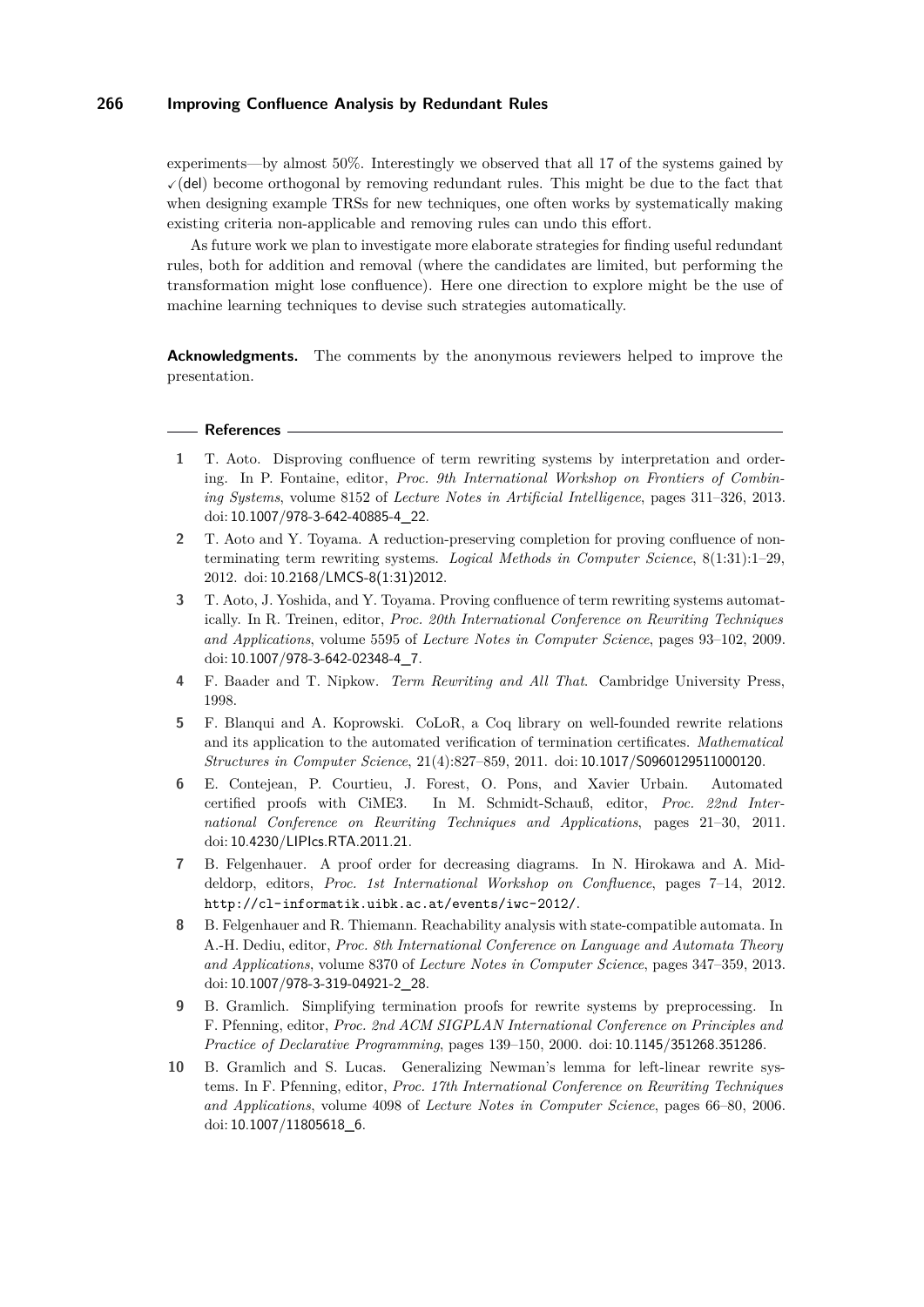- <span id="page-10-0"></span>**11** N. Hirokawa and D. Klein. Saigawa: A confluence tool. In N. Hirokawa and A. Middeldorp, editors, *Proc. 1st International Workshop on Confluence*, page 49, 2012. [http:](http://cl-informatik.uibk.ac.at/events/iwc-2012/) [//cl-informatik.uibk.ac.at/events/iwc-2012/](http://cl-informatik.uibk.ac.at/events/iwc-2012/).
- <span id="page-10-16"></span>**12** N. Hirokawa and A. Middeldorp. Decreasing diagrams and relative termination. *Journal of Automated Reasoning*, 47(4):481–501, 2011. doi: [10.1007/s10817-011-9238-x](http://dx.doi.org/10.1007/s10817-011-9238-x).
- <span id="page-10-5"></span>**13** G. Huet. Confluent reductions: Abstract properties and applications to term rewriting systems. *Journal of the ACM*, 27(4):797–821, 1980. doi: [10.1145/322217.322230](http://dx.doi.org/10.1145/322217.322230).
- <span id="page-10-1"></span>**14** D. Klein and N. Hirokawa. Confluence of non-left-linear TRSs via relative termination. In N. Bjørner and A. Voronkov, editors, *Proc. 18th International Conference on Logic for Programming, Artificial Intelligence, and Reasoning*, volume 7180 of *Lecture Notes in Computer Science (Advanced Research in Computing and Software Science)*, pages 258–273, 2012.
- <span id="page-10-12"></span>**15** D.E. Knuth and P.B. Bendix. Simple word problems in universal algebras. In J. Leech, editor, *Computational Problems in Abstract Algebra*, pages 263–297. Pergamon Press, 1970.
- <span id="page-10-10"></span>**16** J. Nagele and R. Thiemann. Certification of confluence proofs using CeTA. In T. Aoto and D. Kesner, editors, *Proc. 3rd International Workshop on Confluence*, pages 19–23, 2014. <http://www.nue.riec.tohoku.ac.jp/iwc2014/>.
- <span id="page-10-14"></span>**17** J. Nagele and H. Zankl. Certified rule labeling. In M. Fernández, editor, *Proc. 26th International Conference on Rewriting Techniques and Applications*, volume 36 of *Leibniz International Proceedings in Informatics*, 2015. This volume.
- <span id="page-10-7"></span>**18** S. Okui. Simultaneous critical pairs and Church-Rosser property. In T. Nipkow, editor, *Proc. 9th International Conference on Rewriting Techniques and Applications*, volume 1379 of *Lecture Notes in Computer Science*, pages 2–16, 1998. doi: [10.1007/BFb0052357](http://dx.doi.org/10.1007/BFb0052357).
- <span id="page-10-3"></span>**19** V. van Oostrom. Developing developments. *Theoretical Computer Science*, 175(1):159–181, 1997. doi: [10.1016/S0304-3975\(96\)00173-9](http://dx.doi.org/10.1016/S0304-3975(96)00173-9).
- <span id="page-10-15"></span>**20** V. van Oostrom. Confluence by decreasing diagrams – converted. In A. Voronkov, editor, *Proc. 19th International Conference on Rewriting Techniques and Applications*, volume 5117 of *Lecture Notes in Computer Science*, pages 306–320, 2008. doi: [10.1007/978-3-540-](http://dx.doi.org/10.1007/978-3-540-70590-1_21) [70590-1\\_21](http://dx.doi.org/10.1007/978-3-540-70590-1_21).
- <span id="page-10-8"></span>**21** V. van Oostrom. Feebly not weakly. In *Proc. 7th International Workshop on Higher-Order Rewriting*, Vienna Summer of Logic flash drive, 2014.
- <span id="page-10-13"></span>**22** B.K. Rosen. Tree-manipulating systems and Church-Rosser theorems. *Journal of the ACM*, 20(1):160–187, 1973. doi: [10.1145/321738.321750](http://dx.doi.org/10.1145/321738.321750).
- <span id="page-10-9"></span>**23** C. Sternagel and R. Thiemann. The certification problem format. In G. Klein and R. Gamboa, editors, *Proc. 11th International Workshop on User Interfaces for Theorem Provers*, volume 167 of *Electronic Proceedings in Theoretical Computer Science*, pages 61–72, 2014. doi: [10.4204/EPTCS.167.8](http://dx.doi.org/10.4204/EPTCS.167.8).
- <span id="page-10-6"></span>**24** T. Suzuki, T. Aoto, and Y. Toyama. Confluence proofs of term rewriting systems based on persistency. *Computer Software*, 30(3):148–162, 2013. In Japanese, doi: [10.11309/jssst.30.3\\_148](http://dx.doi.org/10.11309/jssst.30.3_148).
- <span id="page-10-4"></span>**25** Terese. *Term Rewriting Systems*, volume 55 of *Cambridge Tracts in Theoretical Computer Science*. Cambridge University Press, 2003.
- <span id="page-10-11"></span>**26** R. Thiemann. Certification of confluence proofs using CeTA. In N. Hirokawa and A. Middeldorp, editors, *Proc. 1st International Workshop on Confluence*, page 45, 2012. <http://cl-informatik.uibk.ac.at/events/iwc-2012/>.
- <span id="page-10-2"></span>**27** R. Thiemann and C. Sternagel. Certification of termination proofs using CeTA. In S. Berghofer, editor, *Proc. 22nd International Conference on Theorem Proving in Higher Order Logics*, volume 5674 of *Lecture Notes in Computer Science*, pages 452–468, 2009. doi: [10.1007/978-3-642-03359-9\\_31](http://dx.doi.org/10.1007/978-3-642-03359-9_31).